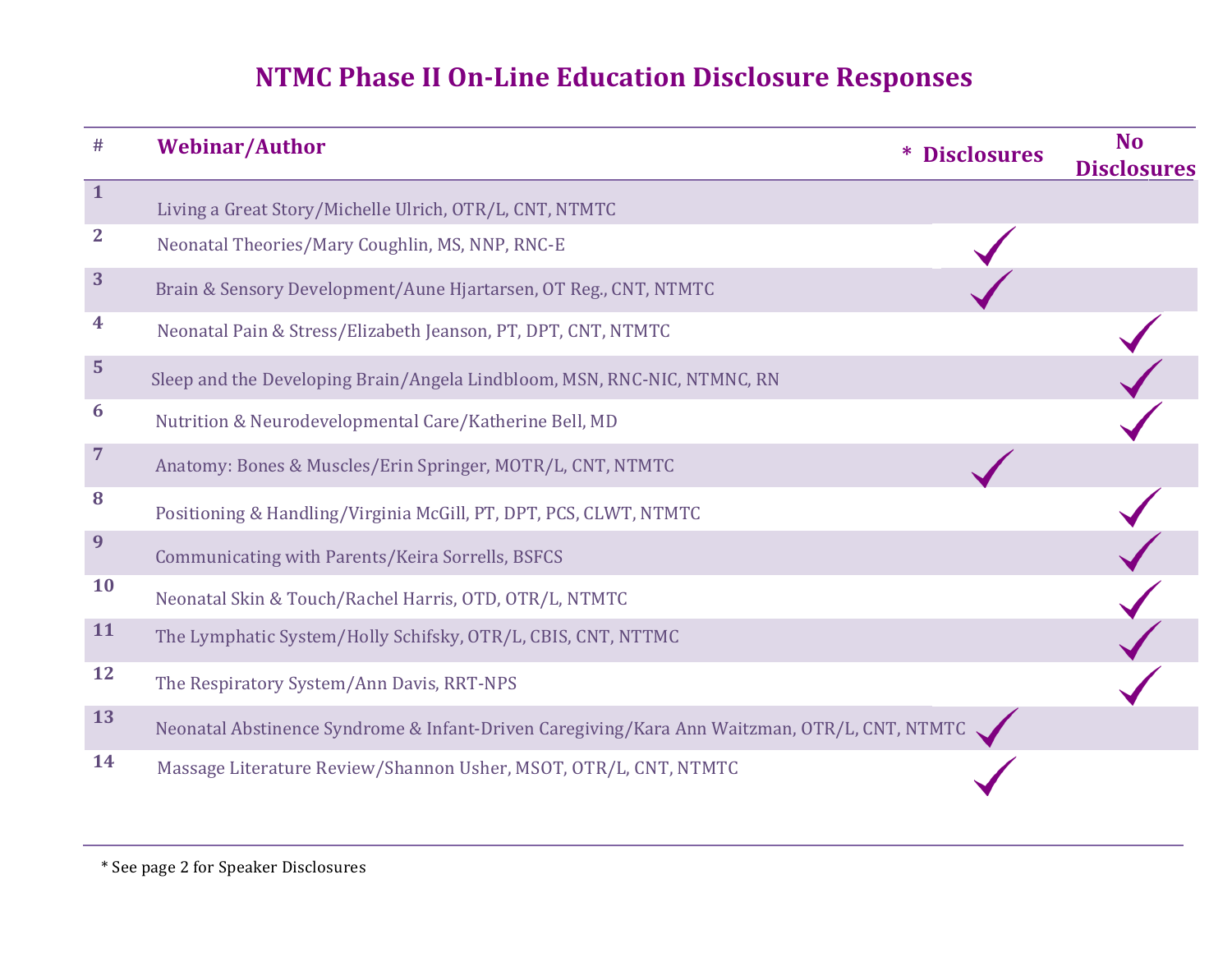# **Financial and Non Financial Disclosures**

## **Kara Ann Waitzman, OTR/L, CNT,NTMTC**

*"Living a Great Story" "Infant-Driven Caregiving"*

#### **Financial Disclosures:**

Ownership Teaching & Speaking, Creative Therapy Consultants Founder, Neonatal Touch & Massage Certification Womb to World Advisory Panel **Non-financial disclosures:** None

#### **Aune Hjartarsen, OT Reg., CNT, NTMTC**

*"Brain & Sensory Development"*

#### **Financial Disclosures:** Consulting, Teaching & Speaking, Creative Therapy Consultants **Non-financial disclosures:** None

### **Erin Springer, MOTR/L, CNT, NTMTC**

*"Anatomy: Bones & Muscle Focus"*

#### **Financial Disclosures:** Consulting, Teaching & Speaking, Creative Therapy Consultants **Non-financial disclosures:** None

\*All faculty were provided an honorarium

## **Mary Coughlin, RN, MS**

*"Neonatal Theories"*

#### **Financial Disclosures:**

Ownership, Teaching & Speaking, Caring Essentials, LLC **Non-financial disclosures:** None

## **ShannonUsher,MSOT, OTR/L,CNT, NTMTC**

*"Massage Literature Review"*

**Financial Disclosures:** Consulting, Teaching & Speaking, Creative Therapy Consultants **Non-financial disclosures:** None

Copyright Infringement Claims: <www.creativetherapyconsultants.com/infringement-claims-notice-procedures/>